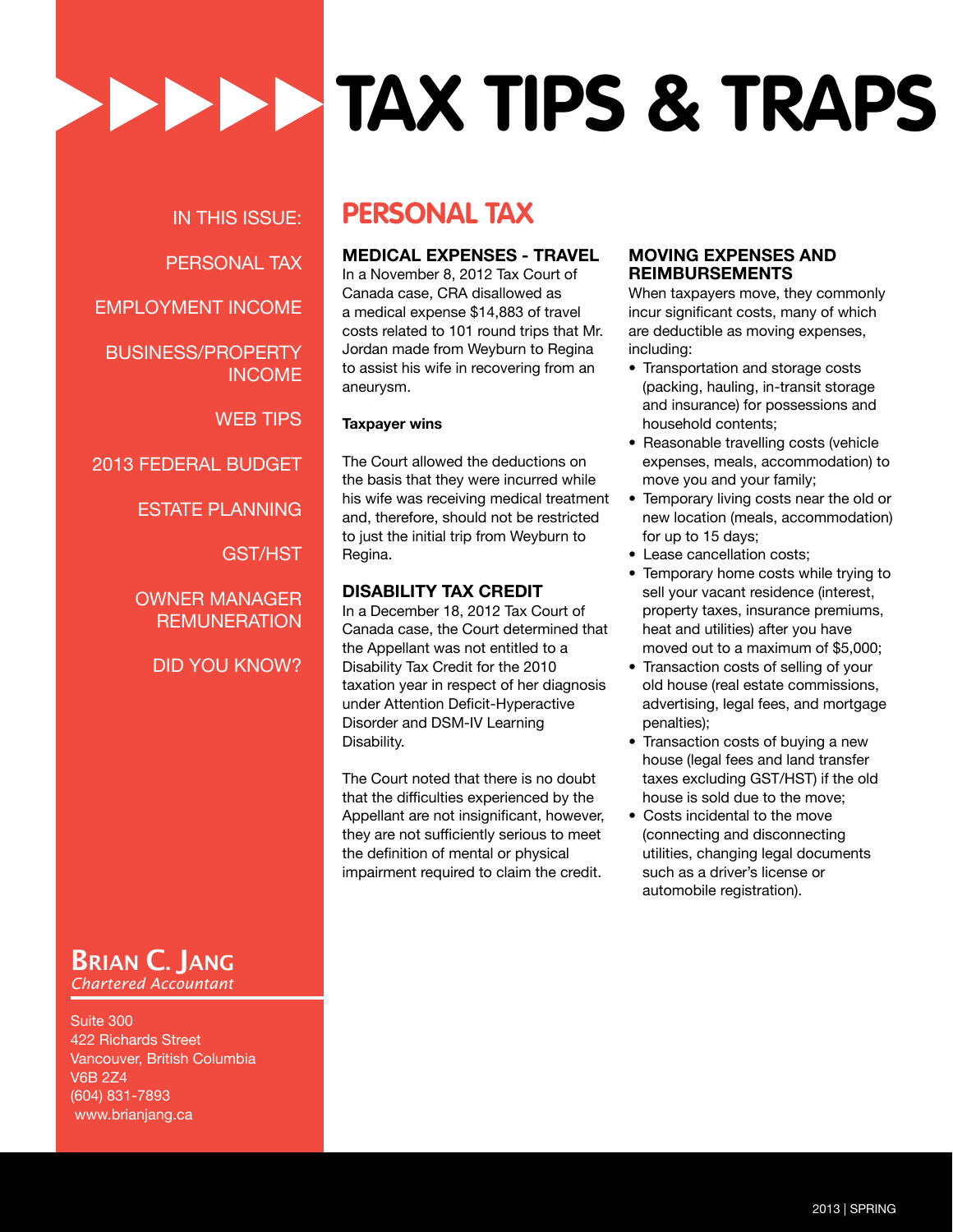### **Employment Income**

#### **TAXABLE BENEFIT - EMPLOYER PROVIDED MOTOR VEHICLES REQUIRED TO BE TAKEN HOME AT NIGHT**

It was noted by the CRA in Income Tax Technical News No. 40 (June 11, 2009), that travel from home to the office for some employer provided motor vehicles may still be considered taxable benefits even if the vehicles are required to be taken home and prohibited from any other personal use.

It should be noted that when calculating the benefit, the use of these vehicles is not considered personal if the employee proceeds directly from home to a point of call or returns home from that point of call.

#### **RENTAL OF TOOLS AND MOTOR VEHICLE**

In a November 29, 2012 Technical Interpretation, CRA indicates that they may consider rental payments made to an employee for the use of his or her

### **BUSINESS/PROPERTY INCOME**

#### **SCIENTIFIC RESEARCH AND EXPERIMENTAL DEVELOPMENT (SR&ED)**

In an October 25, 2012 Tax Court of Canada case, the Court found that CRA had incorrectly denied SR&ED expenditures of \$387,000 in 2008. CRA unsuccessfully argued that the company was only reproducing existing technology when it incurred expenses to develop a new Heating, Ventilation, and Air Conditioning system for multi-storey residential townhomes.

The Court found for the taxpayer on the basis that the Company had to make modifications to the system to make it work at the level necessary for commercial success.

This means that CRA will have to look at SR&ED claims in their entirety and not try and break them down into component sections as they have done in the past.

vehicle and tools to be income from employment, and not from property, on the basis that the payments are received by virtue of an employer/employee relationship.

#### **DOOR PRIZES**

In a February 4, 2013 Technical Interpretation, CRA was asked about door prizes received by attendees at a company social event where every attendee received a door prize. CRA indicated that their tax-free \$500 gifts and awards policy would apply to gifts received by the employee, the employee's spouse, and any other nonarm's length person.

The questioner suggested that gift cards may be given. CRA noted these near cash gifts would not be included under their gifts policy. Therefore, the value would be taxable to the employees. CRA referred to the detailed discussion of their gifts and awards policy at www.cra.gc.ca/gifts.

#### **SALE OF FAMILY HOMES**

In a September 6, 2012 Tax Court of Canada case, the taxpayer was a police officer who had three unreported sales of family homes built in 2004, 2005 and 2007 in which CRA assessed business income of \$31,068, \$44,729 and \$29,872 and also assessed gross negligence penalties. For the three properties, the ownership

period between the date of purchase of the land and the date listed for sale varied between 67 and 110 days.

#### **Taxpayer loses**

The Court found that these homes were acquired and built with the intention of selling and were, therefore, business income and, that there was gross negligence in not reporting the income.

# **WEB TIPS**

#### **FINANCIAL CONSUMER AGENCY OF CANADA (FCAC)**

The FCAC is an independent body working to empower Canadians to expand their consumer education in the financial sector.

#### FCAC operates a website, **www. fcacacfc.gc.ca/eng/indexeng.**

**asp**, with a host of information on various financial products and services available in Canada such as mortgages, credit cards, insurance products, and other banking services.

Consumer education on the site comes in the form of toolkits and calculators, written commentary, pamphlets, and questions and answers, all of which are fairly simple to use and understand.

The website also provides an area devoted to education about fraud. In addition, it provides direction for consumers on launching complaints against various federally regulated financial institutions and payment card network operators.

As the FCAC is an independent body, information bias is reduced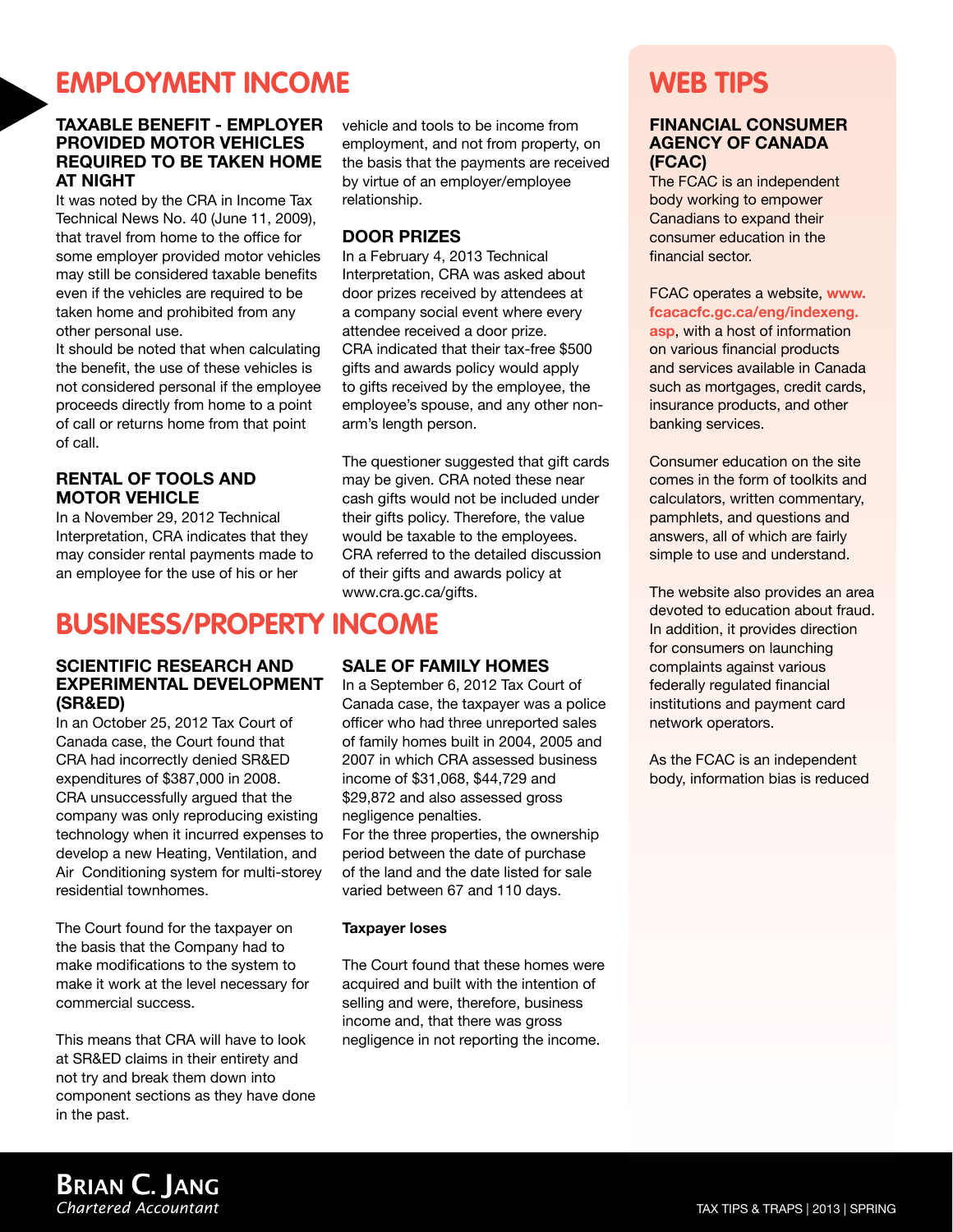### **2013 FEDERAL BUDGET**

Some of the provisions in the 2013 Federal Budget include:

#### **First-Time Donor's Super Credit (FDSC)**

Budget 2013 proposes a temporary FDSC providing an additional 25 percent tax credit for a first-time donor on up to \$1,000 of donations. A first-time donor will be entitled to a 40 percent federal credit for donations of \$200 or less, and a 54 percent federal credit for the remaining portion, not exceeding \$1,000.

An individual will be considered a first time donor if neither the individual nor the individual's spouse or commonlaw partner has claimed a Charitable Donation Tax Credit in any taxation year after 2007.

The FDSC will be available in respect of donations of cash made on or after Budget Day (March 21, 2013) and may be claimed only once in the 2013 through 2017 tax years.

#### **Taxes in Dispute and Charitable Donation Tax Shelters**

Budget 2013 proposes to allow the CRA to collect 50 per cent of the disputed tax, interest or penalties where an objection has been filed with regards to a disallowance of a deduction or tax credit claimed in respect of a tax shelter that involves a charitable donation. Normally, collection action cannot be taken while amounts are under objection or appeal.

This measure will apply in respect of amounts assessed for the 2013 and subsequent taxation years.

#### **Leveraged Insured Annuities (LIA) and 10/8 Arrangements**

A LIA involves the use of borrowed funds in connection with a lifetime annuity and a life insurance policy, both of which are issued on the life of an individual.

A 10/8 Arrangement generally involves the borrowing of funds secured by a life insurance policy, or investment account under the policy, whereby the rates on the loan and the investment are tied to each other.

Budget 2013 proposes to eliminate unintended tax benefits by introducing rules for "LIA policies" and "10/8 arrangements".

Budget 2013 also proposes to alleviate the income tax consequences on a withdrawal, from a policy relating to a 10/8 arrangement, if the withdrawal is made before January 1, 2014.

#### **Restricted Farm Losses (RFL)**

Budget 2013 proposes to codify the chief source of income test whereby other income must be subordinate to farming in order for farming losses to be fully deductible against income from those other sources.

Budget 2013 also proposes to increase the RFL limit to \$17,500 of deductible farm losses annually, being the first \$2,500 loss plus half of the next \$30,000.

These measures will apply to taxation years that end on or after Budget Day.

#### **The Canada Job Grant**

Businesses with a plan to train Canadians for an existing job or a better job will be eligible to apply for a Canada Job Grant. The Grant will provide access to a maximum \$5,000 federal contribution per person towards training at eligible training institutions.

As there are various bodies involved, negotiations must still take place to finalize the detailed design of the Grant.

#### **Extension and Expansion of the Hiring Credit for Small Business**

Budget 2013 proposes to expand and extend for one year the temporary Hiring Credit for Small Business. This credit would offset up to \$1,000 of the increase in an employer's 2013 Employment Insurance (EI) premiums over those paid in 2012. Only employers with total EI premiums of \$15,000 or less in 2012 qualify.

#### **Stop International Tax Evasion Program**

The CRA will pay rewards to individuals providing information on major international tax noncompliance to the CRA of up to 15 per cent of federal tax collected if reassessments exceed \$100,000 in federal tax.

#### **Canada – U.S. Information Exchange & FATCA**

Budget 2013 confirms the Government is engaged in negotiations with the U.S. for an agreement to enhance reciprocal information exchange under the Canada – United States Tax Treaty.

The agreement would include information exchange provisions in support of the United States Foreign Account Tax Compliance Act provisions.

### BRIAN C. JANG *Chartered Accountant*